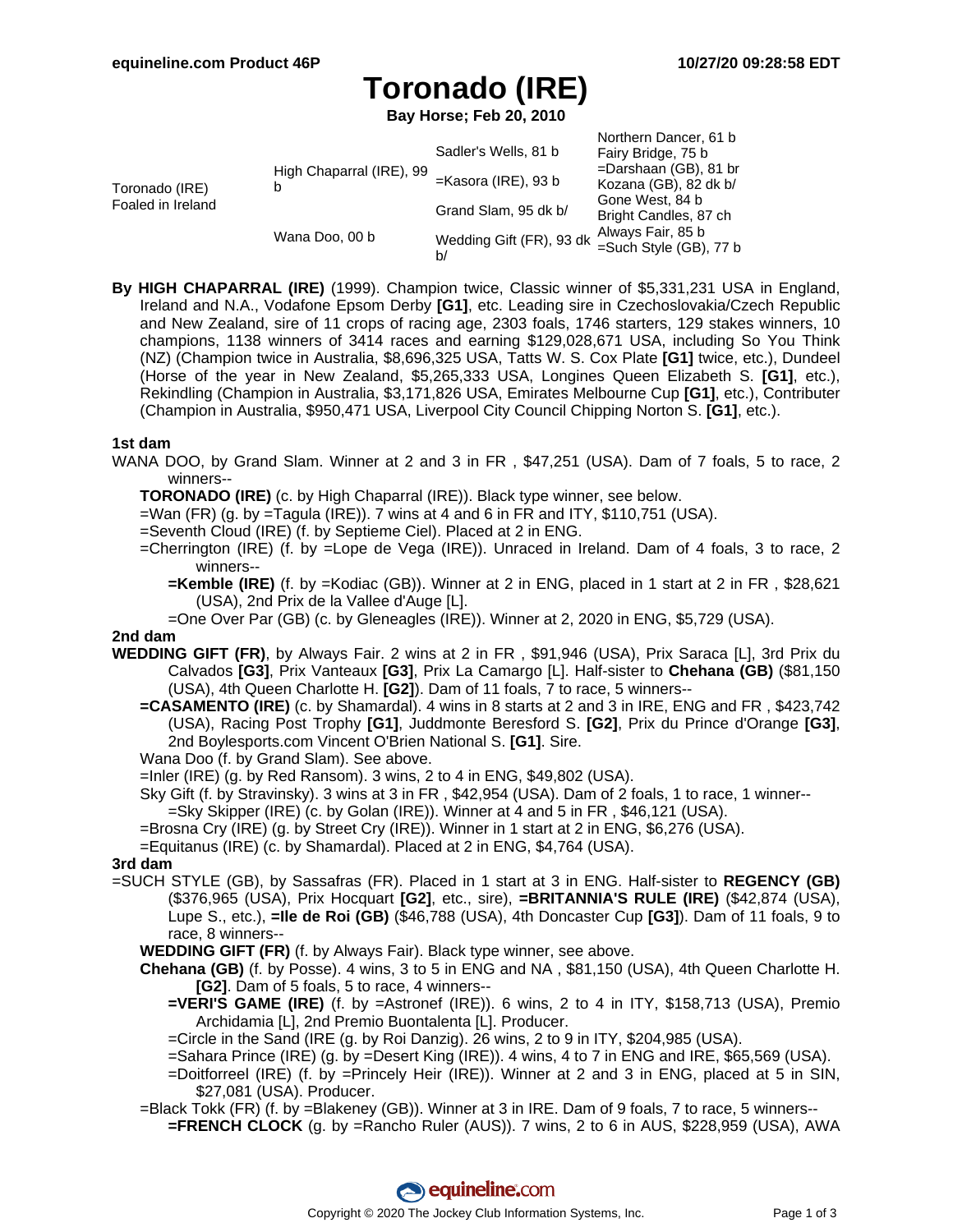### **Toronado (IRE)**

**Bay Horse; Feb 20, 2010**

Goodwood H. **[G1]**, 2nd W. J. Adams S. [L], Scalzo Food Industries S. [L], Mirabella Cup [L], Gold Brose S. [L], etc.

- **=LADYBIRD BLUE (AUS)** (f. by Bluebird). 3 wins at 3 and 4 in AUS, \$73,877 (USA), Great Western S. [L], Centaurea Trophy [L], 2nd South Australian Sizzler Oaks **[G1]**, 3rd Ansett Australia S. [L]. Dam of 15 foals, 12 to race, 11 winners--
	- **=RED TYPHOON (AUS)** (f. by Hold That Tiger). 3 wins at 3 in AUS, \$167,050 (USA), Sportingbet South Australia Fillies Classic **[G3]**. Producer.
	- **=TEN GUN SALUTE (AUS)** (g. by Henrythenavigator). 4 wins at 3 and 4 in SAF, placed at 6 and 7 in MAU, \$92,152 (USA), Betting World 1900 **[G2]**, Michael Roberts H. [L].
	- **=Bella Princess (AUS)** (f. by =Flying Spur (AUS)). 4 wins, 2 to 4 in AUS, \$224,987 (USA), 3rd Tabcorp Hareeba S. [L]. Producer.
- **=DREAM ABOUT IT (AUS)** (f. by Godswalk). 9 wins, 3 to 7 in AUS, \$73,529 (USA), Ballarat Cup [L], 2nd Fosters Tasmanian Oaks **[G3]**, Ballarat Cup [L], Foster's One Thousand Guineas [L]. Dam of 7 foals, 7 to race, 6 winners--
	- =Academy Of Dreams (AUS) (f. by Royal Academy). Unplaced in AUS. Dam of 10 foals, 8 to race, 4 winners--
		- **=HEART OF DREAMS (AUS)** (g. by =Show a Heart (AUS)). 6 wins, 3 to 5 in AUS, \$1,356,127 (USA), Cadbury Australian Guineas **[G1]**, Rokk Ebony Underwood S. **[G1]**, Carlton Draught St. George S. **[G2]**, McGrath Foundation Phar Lap S. **[G2]**, Winning Edge Presentations Cup Gothic S. [L], etc.
		- **=RIGHTFULLY YOURS (AUS)** (g. by =Show a Heart (AUS)). 10 wins, 3 to 6 in AUS, \$476,263 (USA), Rokk Ebony T. S. Carlyon Cup **[G3]**, Testa Rossa Hocking Stuart South Yarra Hussonet S. [L], Clamms Seafood The Heath 1100 S. [L], 2nd Betfair Harrolds 101 Moonga S. **[G3]**, Carlton Draught Prime Minister's Cup [L], etc.
- =Black Rancho (g. by =Rancho Ruler (AUS)). 5 wins at 3 and 4 in AUS, \$69,932 (USA).
- =Noir Ruler (AUS) (g. by =Rancho Ruler (AUS)). 3 wins at 3 and 4 in AUS, \$18,937 (USA).
- =Champerelle (f. by =King's High (AUS)). Unraced in Australia. Dam of 5 foals, 2 to race, 1 winner--
	- =Quip (NZ) (f. by =Rory's Jester (AUS)). Unraced in New Zealand. Dam of 6 foals, 4 to race, 1 winner--
		- **=FAST FUTURE (NZ)** (g. by =Generous (IRE)). 8 wins, 4 to 8 in AUS, \$469,733 (USA), AAMI Launceston Cup **[G3]**, Pelican Motors Caloundra Cup [L], 2nd Carlton Draught Tattersalls Cup **[G3]**, 3rd Canprint Communications Canberra Cup [L].
- =Blacklist (AUS) (f. by Bluebird). Unplaced in AUS. Dam of 8 foals, 4 to race, 3 winners--
- =Banishing (AUS) (f. by Red Ransom). Unraced in Australia. Dam of 6 foals, 6 to race, 2 winners--
	- **=One Blink (AUS)** (g. by =Beneteau (AUS)). Placed, 2 to 4 in AUS, \$23,984 (USA), 3rd Quayclean National S. **[G3]**.
- =Coup Franc (GB) (g. by Be My Guest). 7 wins, 4 to 7 in FR and SPA, \$26,125 (USA).
- =Cellyph (GB) (g. by Bellypha (IRE)). 4 wins at 4 and 5 in IRE, \$16,649 (USA).
- $=$ Dario (GB) (c. by  $=$ Persepolis (FR)). 4 wins, 3 to 6 in ITY, \$15,959 (USA).
- =Myrna Loy (FR) (f. by General Holme). Winner at 2 in ITY, \$15,268 (USA). Dam of 3 foals, 3 to race, 1 winner--
	- =Valzer (ITY) (f. by Sikeston). 2 wins at 3 in ITY, \$4,303 (USA).
- =Virtuelle (FR) (f. by =Kendor (FR)). Winner at 3 in FR , \$9,524 (USA). Dam of 2 foals, 2 to race, 1 winner--
	- $=$ Aya (FR) (g. by Zayyani (IRE)). Winner at 3 and 4 in FR, \$23,921 (USA).
- =Style Sharp (GB) (c. by =Sharpo (GB)). Placed at 3 in FR , \$4,079 (USA).
- Eledance (FR) (f. by Dancing Spree). Unraced. Dam of 12 foals, 8 to race, 4 winners--
	- **=ALEGRIO (NZ)** (g. by =Captain Rio (GB)). 13 wins, 3 to 7 in NZ , \$227,362 (USA), ILT Ascot Park Hotel Southland Guineas [L], 2nd Marks Ewen & Associates Kaimai TRAC S. [L].
	- =Crown's Master (NZ) (g. by \$Cape Cross (IRE)). 7 wins, 3 to 8 in HK and NZ , \$563,603 (USA).
	- =Housebreaker (NZ) (g. by Housebuster). 6 wins at 3 and 5 in AUS, \$26,306 (USA).
	- =Belle Stone (NZ) (f. by \$Bigstone (IRE)). Winner at 3 in AUS, \$4,594 (USA).

RACE RECORD for Toronado (IRE): Hwt. at 3 on European Free Hand. 7 - 9 fur. (2013). In England. At 2, three wins (One Call Insurance Champagne S. **[G2]**, Carraig Insurance Winkfield S. [L]) in 3 starts;